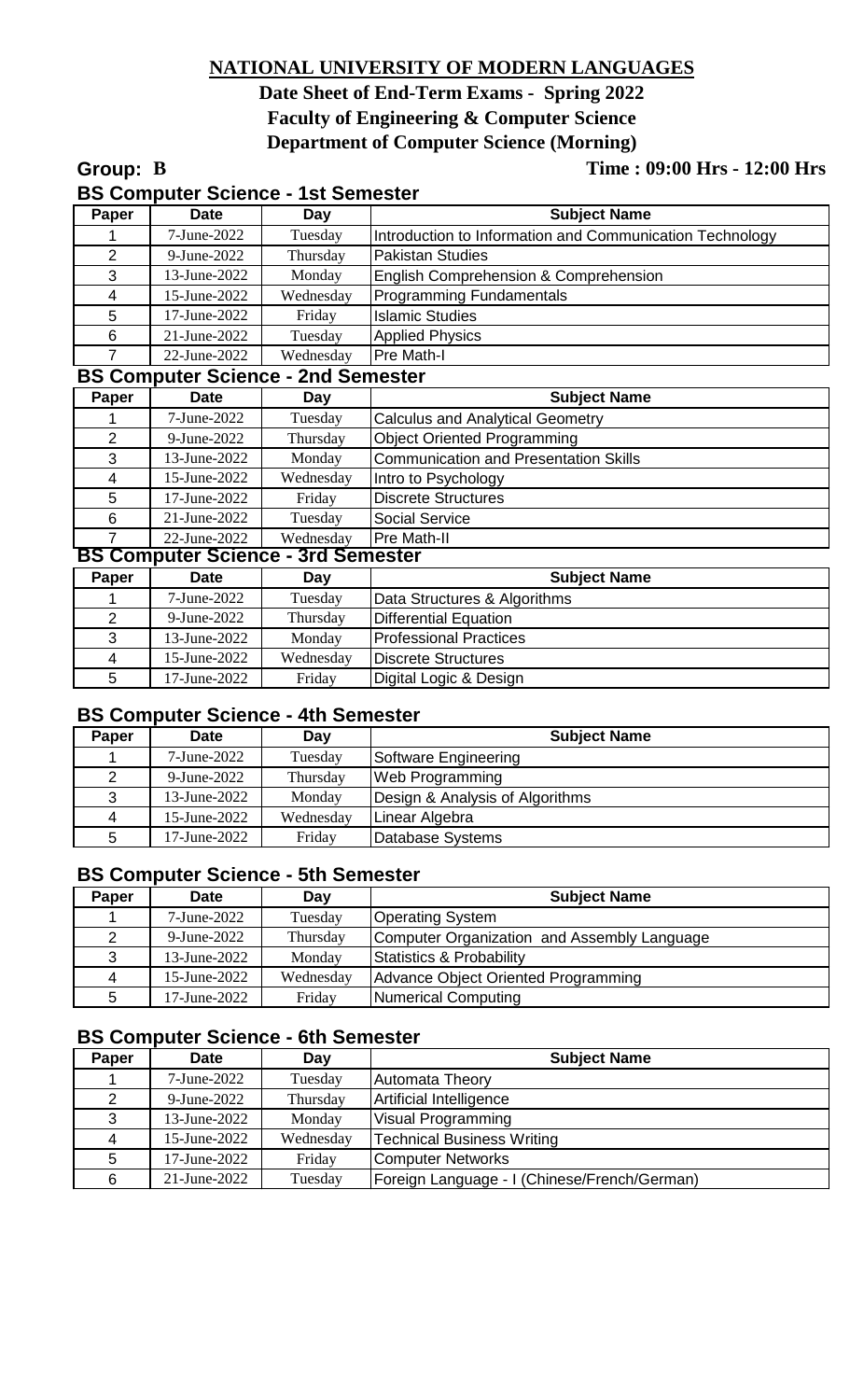# **NATIONAL UNIVERSITY OF MODERN LANGUAGES**

# **Date Sheet of End-Term Exams - Spring 2022 Faculty of Engineering & Computer Science Department of Computer Science (Morning)**

## **Group: B Time : 09:00 Hrs - 12:00 Hrs**

|       | <b>BS Computer Science - 7th Semester</b> |           |                                              |  |  |
|-------|-------------------------------------------|-----------|----------------------------------------------|--|--|
| Paper | <b>Date</b>                               | Day       | <b>Subject Name</b>                          |  |  |
|       | 7-June-2022                               | Tuesday   | Data Communication                           |  |  |
| 2     | 9-June-2022                               | Thursday  | Chinese Language - II / French Language - II |  |  |
| 3     | 13-June-2022                              | Monday    | Software Project Management                  |  |  |
| 4     | 15-June-2022                              | Wednesday | Computer Graphics                            |  |  |
| 5     | 17-June-2022                              | Friday    | <b>Compiler Construction</b>                 |  |  |

## **BS Computer Science - 8th Semester**

| Paper          | <b>Date</b>  | Day       | <b>Subject Name</b>                              |
|----------------|--------------|-----------|--------------------------------------------------|
|                | 7-June-2022  | Tuesday   | (Chinese Language - III / French Language - III) |
| 2              | 9-June-2022  | Thursday  | <b>Parallel and Distributed Computing</b>        |
| 3              | 13-June-2022 | Monday    | <b>Technical Entrepreneurship</b>                |
| $\overline{4}$ | 15-June-2022 | Wednesday | Mobile Application Development                   |
| 5              | 17-June-2022 | Friday    | <b>Computer Networks</b>                         |

## **BSAI - 1st Semester**

| Paper | <b>Date</b>  | Day       | <b>Subject Name</b>                            |
|-------|--------------|-----------|------------------------------------------------|
|       | 7-June-2022  | Tuesday   | <b>Islamic Studies</b>                         |
|       | 9-June-2022  | Thursday  | Programming Fundamentals                       |
| 3     | 13-June-2022 | Monday    | <b>English Composition &amp; Comprehension</b> |
| 4     | 15-June-2022 | Wednesday | Discrete Structures                            |
| 5     | 17-June-2022 | Friday    | <b>Pak Studies</b>                             |
| 6     | 21-June-2022 | Tuesday   | <b>IICT</b>                                    |

## **BSAI - 2nd Semester**

| Paper | <b>Date</b>          | Day       | <b>Subject Name</b>                     |
|-------|----------------------|-----------|-----------------------------------------|
|       | 7-June-2022          | Tuesday   | <b>Calculus and Analytical Geometry</b> |
|       | $9\text{-June-}2022$ | Thursday  | <b>Object Oriented Programming</b>      |
|       | 13-June-2022         | Monday    | <b>Probability and Statistics</b>       |
| 4     | 15-June-2022         | Wednesday | Intro to Psychology                     |
| 5     | 17-June-2022         | Friday    | Communication and Presentation Skills   |
| 6     | $21$ -June-2022      | Tuesday   | Social Service (Elec-I)                 |

## **MCS - 4th Semester**

| Paper | <b>Date</b>  | Day       | <b>Subject Name</b>               |
|-------|--------------|-----------|-----------------------------------|
|       | 7-June-2022  | Tuesday   | <b>Technical Business Writing</b> |
|       | 9-June-2022  | Thursday  | Artificial Intelligence           |
| 3     | 13-June-2022 | Monday    | Visual Programming                |
| Δ     | 15-June-2022 | Wednesday | Compiler Construction             |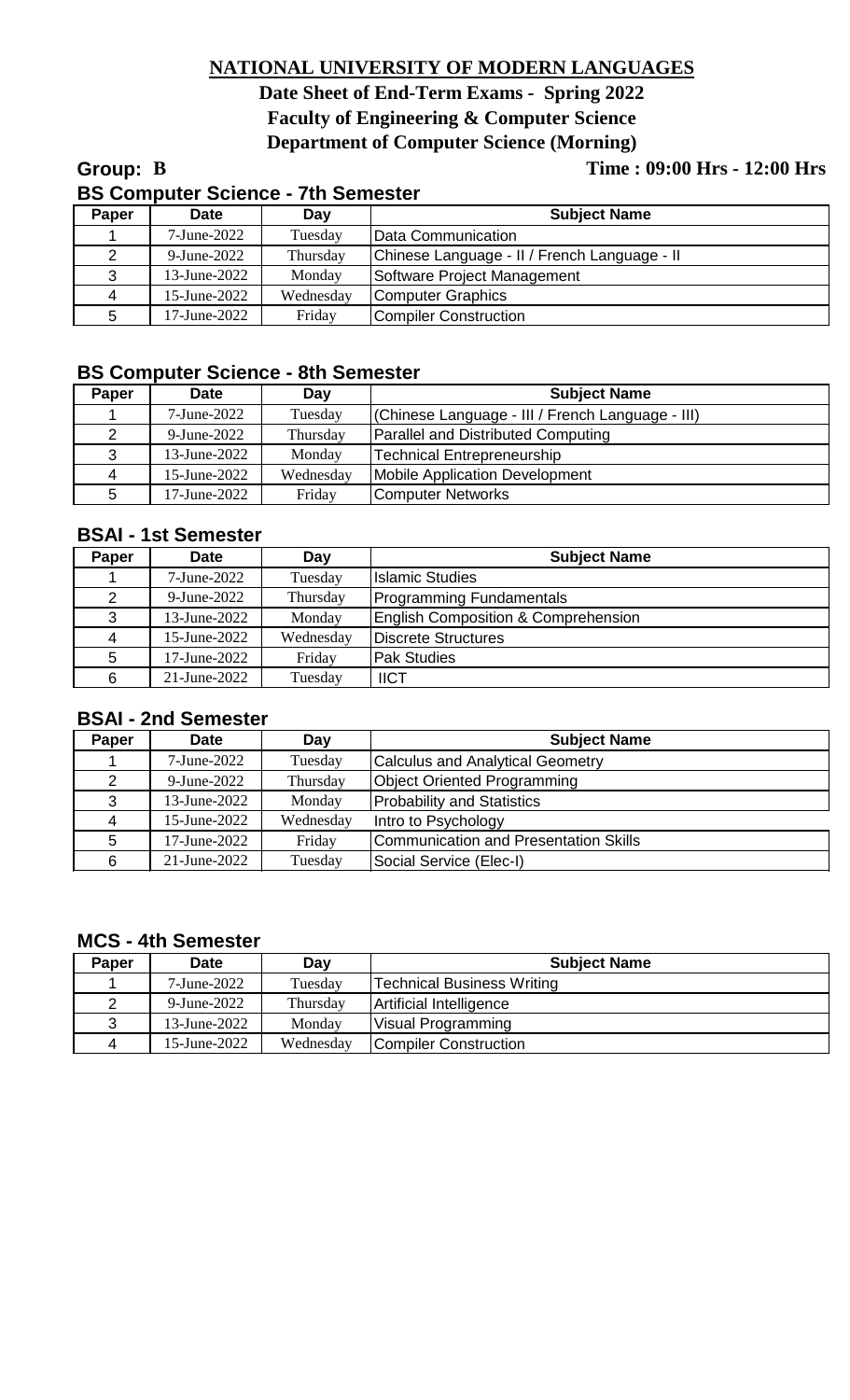#### **NATIONAL UNIVERSITY OF MODERN LANGUAGES**

**Date Sheet of End-Term Exams - Spring 2022 Faculty of Engineering & Computer Science Department of Computer Science (Afternoon)**

| Group: B       |                                           |           | Time: 03:30 Hrs - 06:30 Hrs                              |
|----------------|-------------------------------------------|-----------|----------------------------------------------------------|
|                | <b>BS Computer Science - 1st Semester</b> |           |                                                          |
| Paper          | Date                                      | Day       | <b>Subject Name</b>                                      |
|                | 7-June-2022                               | Tuesday   | Introduction to Information and Communication Technology |
| $\overline{2}$ | 9-June-2022                               | Thursday  | Programming Fundamentals                                 |
| 3              | 13-June-2022                              | Monday    | English Comprehension & Comprehension                    |
| 4              | 15-June-2022                              | Wednesday | <b>Pakistan Studies</b>                                  |
| 5              | 17-June-2022                              | Friday    | <b>Islamic Studies</b>                                   |
| 6              | 21-June-2022                              | Tuesday   | <b>Applied Physics</b>                                   |
| $\overline{7}$ | 22-June-2022                              | Wednesday | Pre Math-I                                               |
|                | <b>BS Computer Science - 2nd Semester</b> |           |                                                          |
| Paper          | <b>Date</b>                               | Dav       | <b>Subject Name</b>                                      |
|                | 7-June-2022                               | Tuesday   | <b>Calculus and Analytical Geometry</b>                  |
| $\overline{2}$ | 9-June-2022                               | Thursday  | <b>Object Oriented Programming</b>                       |
| 3              | 13-June-2022                              | Monday    | <b>Communication and Presentation Skills</b>             |
| 4              | 15-June-2022                              | Wednesday | <b>Discrete Structures</b>                               |
| 5              | 17-June-2022                              | Friday    | Intro to Psychology                                      |
| 6              | 21-June-2022                              | Tuesday   | Social Service                                           |
| $\overline{7}$ | 22-June-2022                              | Wednesday | Pre Math-II                                              |
|                | <b>BS Computer Science - 3rd Semester</b> |           |                                                          |
| Paper          | Date                                      | Day       | <b>Subject Name</b>                                      |
|                | 7-June-2022                               | Tuesday   | Data Structures & Algorithms                             |
| $\overline{2}$ | 9-June-2022                               | Thursday  | <b>Differential Equation</b>                             |
| 3              | 13-June-2022                              | Monday    | <b>Professional Practices</b>                            |
| 4              | 15-June-2022                              | Wednesday | <b>Discrete Structures</b>                               |
| 5              | 17-June-2022                              | Friday    | Digital Logic & Design                                   |

#### **BS Computer Science - 4th Semester**

| Paper | Date         | Dav       | <b>Subject Name</b>             |
|-------|--------------|-----------|---------------------------------|
|       | 7-June-2022  | Tuesdav   | Web Programming                 |
|       | 9-June-2022  | Thursday  | Design & Analysis of Algorithms |
| 3     | 13-June-2022 | Monday    | Software Engineering            |
| 4     | 15-June-2022 | Wednesdav | Linear Algebra                  |
| 5     | 17-June-2022 | Fridav    | Database Systems                |

#### **BS Computer Science - 5th Semester**

| Paper | <b>Date</b>         | Dav       | <b>Subject Name</b>                         |
|-------|---------------------|-----------|---------------------------------------------|
|       | 7-June-2022         | Tuesdav   | Operating System                            |
|       | 9-June-2022         | Thursday  | Computer Organization and Assembly Language |
|       | 13-June-2022 Monday |           | Statistics & Probability                    |
| 4     | 15-June-2022        | Wednesday | Advance Object Oriented Programming         |
| 5     | 17-June-2022        | Fridav    | Numerical Computing                         |

#### **BS Computer Science - 6th Semester**

| Paper | Date         | Day       | <b>Subject Name</b>                          |
|-------|--------------|-----------|----------------------------------------------|
|       | 7-June-2022  | Tuesday   | <b>Automata Theory</b>                       |
|       | 9-June-2022  | Thursday  | Artificial Intelligence                      |
| 3     | 13-June-2022 | Monday    | Visual Programming                           |
| 4     | 15-June-2022 | Wednesday | <b>Technical Business Writing</b>            |
| 5     | 17-June-2022 | Fridav    | Computer Networks                            |
| 6     | 21-June-2022 | Tuesday   | Foreign Language - I (Chinese/French/German) |

#### **BS Computer Science - 7th Semester**

| Paper | Date                | Dav       | <b>Subject Name</b>                          |
|-------|---------------------|-----------|----------------------------------------------|
|       | 7-June-2022         | Tuesdav   | Data Communication                           |
|       | 9-June-2022         | Thursday  | Chinese Language - II / French Language - II |
|       | 13-June-2022 Monday |           | Software Project Management                  |
| 4     | 15-June-2022        | Wednesday | Computer Graphics                            |
| 5     | 17-June-2022 Friday |           | Compiler Construction                        |

#### **BS Computer Science - 8th Semester**

| Paper | Date                | Dav       | <b>Subject Name</b>                              |
|-------|---------------------|-----------|--------------------------------------------------|
|       | 7-June-2022         | Tuesdav   | (Chinese Language - III / French Language - III) |
|       | 9-June-2022         | Thursday  | <b>IParallel and Distributed Computing</b>       |
|       | 13-June-2022        | Monday    | Technical Entrepreneurship                       |
| 4     | 15-June-2022        | Wednesday | <b>IMobile Application Development</b>           |
|       | 17-June-2022 Friday |           | <b>IComputer Networks</b>                        |